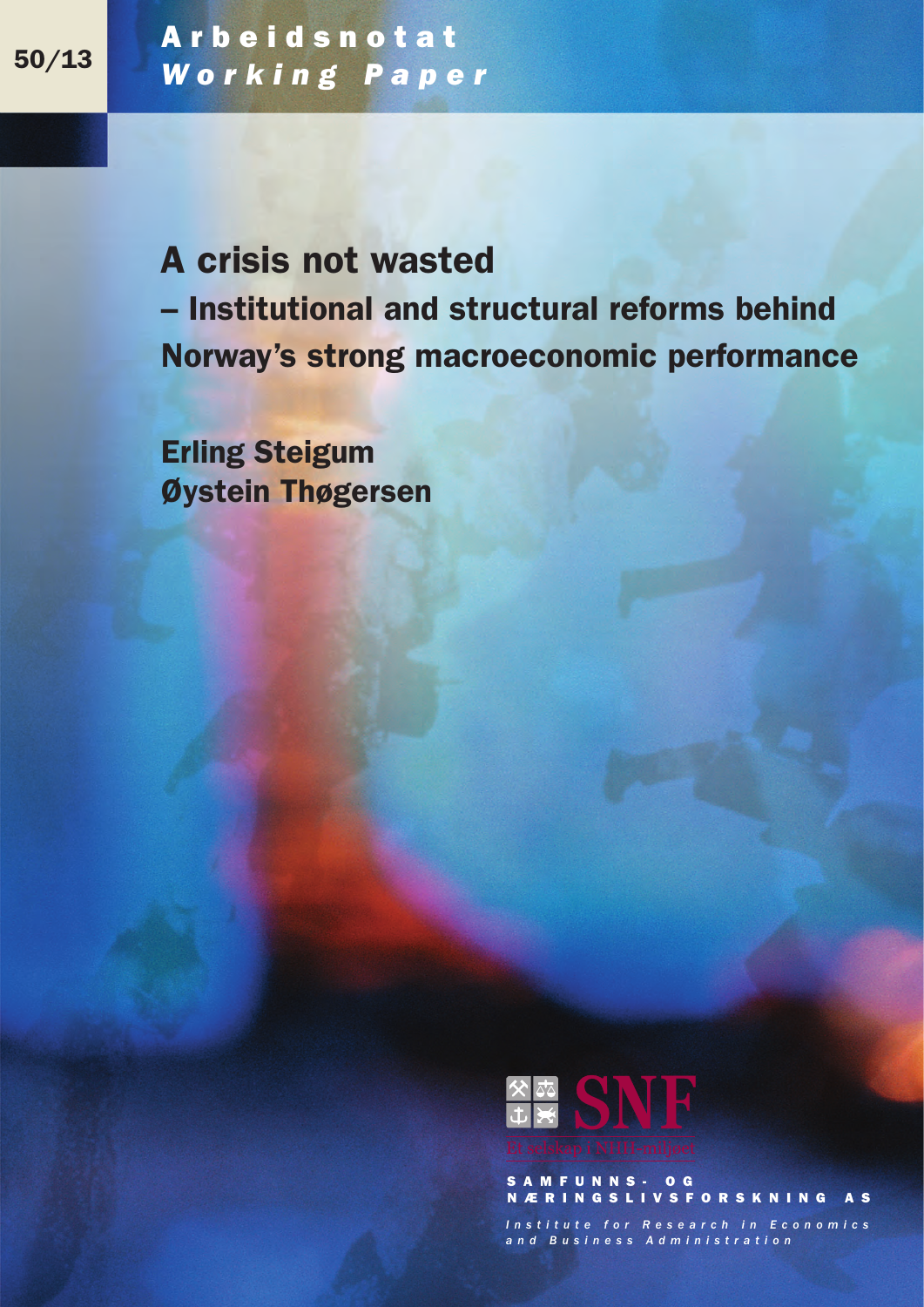## SNF Samfunns- og næringslivsforskning AS

- er et selskap i NHH-miljøet med oppgave å initiere, organisere og utføre eksternfinansiert forskning. Norges Handelshøyskole og Stiftelsen SNF er aksjonærer. Virksomheten drives med basis i egen stab og fagmiljøene ved NHH.

SNF er ett av Norges ledende forskningsmiljø innen anvendt økonomiskadministrativ forskning, og har gode samarbeidsrelasjoner til andre forskningsmiljøer i Norge og utlandet. SNF utfører forskning og forskningsbaserte utredninger for sentrale beslutningstakere i privat og offentlig sektor. Forskningen organiseres i programmer og prosjekter av langsiktig og mer kortsiktig karakter. Alle publikasjoner er offentlig tilgjengelig.

## SNF

## *Institute for Research in Economics and Business Administration*

*- is a company within the NHH group. Its objective is to initiate, organize and conduct externally financed research. The company shareholders are the Norwegian School of Economics (NHH) and the SNF Foundation. Research is carried out by SNF´s own staff as well as faculty members at NHH.*

*SNF is one of Norway´s leading research environment within applied economic administrative research. It has excellent working relations with other research environments in Norway as well as abroad. SNF conducts research and prepares research-based reports for major decision-makers both in the private and the public sector. Research is organized in programmes and projects on a long-term as well as a short-term basis. All our publications are publicly available.*